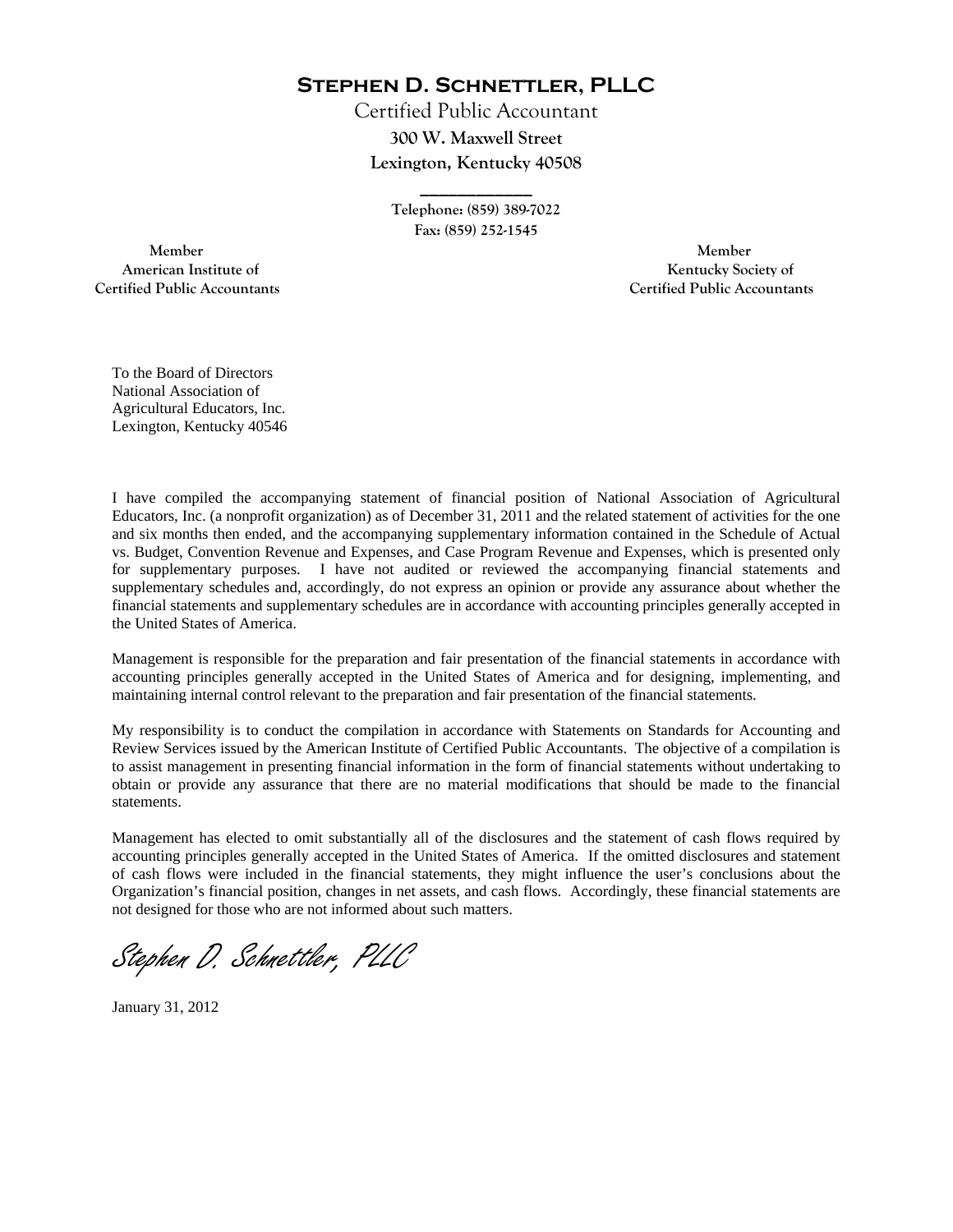# NATIONAL ASSOCIATION OF AGRICULTURAL EDUCATORS, INC. **Statement of Financial Position** December 31, 2011

| <b>ASSETS</b>                         |                 |
|---------------------------------------|-----------------|
| Cash on deposit                       | \$<br>36,650    |
| Cash on deposit - CASE Program        |                 |
| Investments - operating fund          | 398,489         |
| Investments - life membership fund    | 145,567         |
| Investments - reserve fund            | 106,431         |
| Accounts receivable                   | 351,765         |
| Prepaid expenses                      | 5,935           |
| Property and equipment - CASE         | 1,064           |
| Property and equipment                | 14,766          |
| <b>TOTAL ASSETS</b>                   | \$<br>1,060,667 |
| <b>LIABILITIES AND NET ASSETS</b>     |                 |
| <b>LIABILITIES</b>                    |                 |
| Accounts payable                      | \$<br>63,628    |
| Accrued leave payable                 | 25,077          |
| Other current liabilities             | 7,892           |
| <b>TOTAL LIABILITIES</b>              | 96,597          |
| <b>NET ASSETS</b>                     |                 |
| Unrestricted net assets:              |                 |
| Current operation                     | 765,509         |
| Board designated for special purposes | 128,168         |
| Temporarily restricted net assets     | 672             |
| <b>CASE Project</b>                   | 69,721          |
| <b>TOTAL NET ASSETS</b>               | 964,070         |
| TOTAL LIABILITIES AND NET ASSETS      | \$<br>1,060,667 |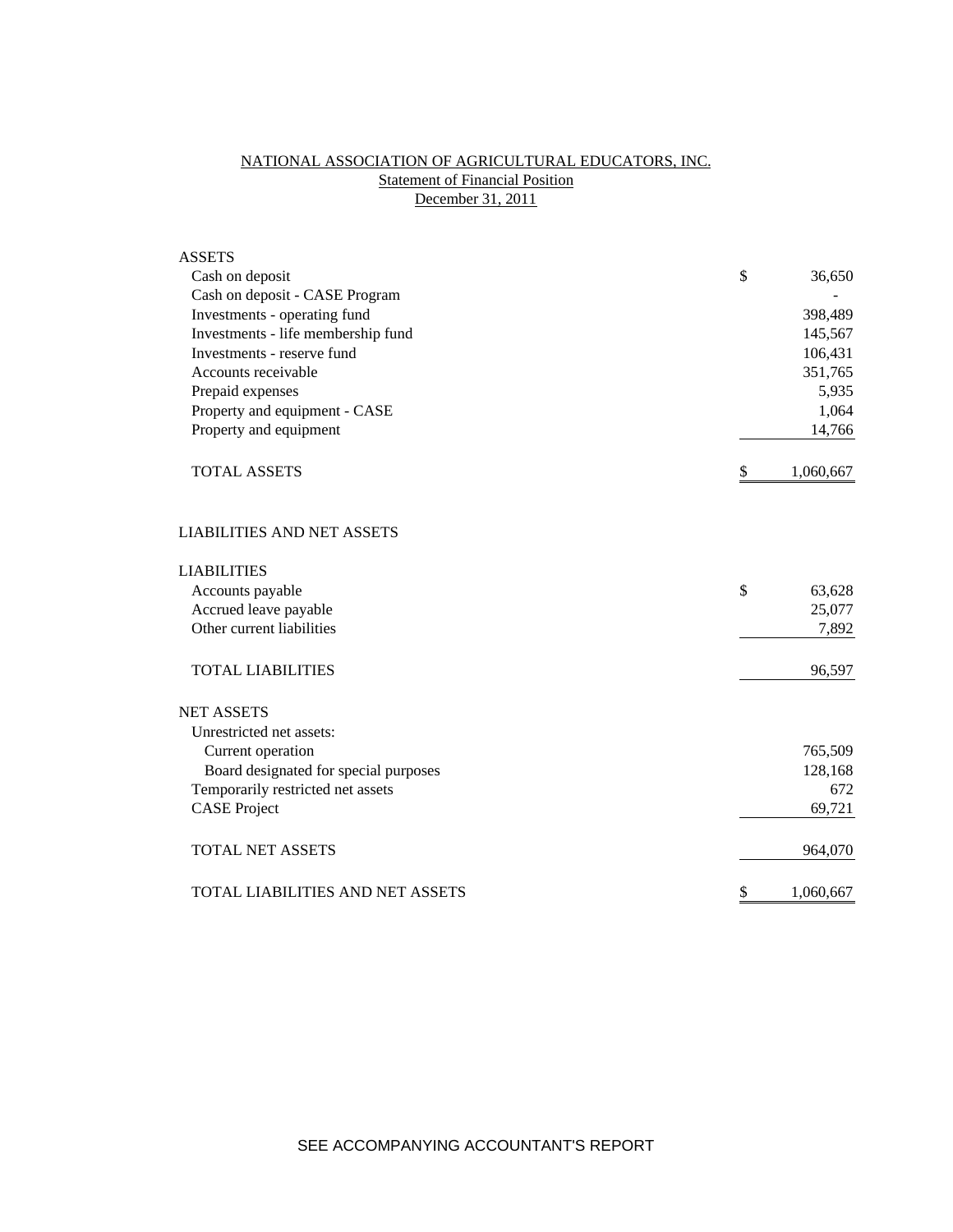### NATIONAL ASSOCIATION OF AGRICULTURAL EDUCATORS, INC. **Statement of Activities** For the Six Months Ended December 31, 2011

|                                       | Unrestricted |            |    |            |             |     |             |          |               |  |
|---------------------------------------|--------------|------------|----|------------|-------------|-----|-------------|----------|---------------|--|
|                                       | Current      |            |    | Board      | Temporarily |     | <b>CASE</b> |          |               |  |
|                                       |              | Operations |    | Designated | Restricted  |     |             | Project  | Total         |  |
| Revenue, Gains and Losses             |              |            |    |            |             |     |             |          |               |  |
| Membership dues                       | \$           | 265,470    | \$ | 4,320      | \$          |     | \$          |          | \$<br>269,790 |  |
| Convention registration               |              | 70,434     |    |            |             |     |             |          | 70,434        |  |
| Sponsorship and awards                |              | 7,450      |    |            |             |     |             |          | 7,450         |  |
| Merchandise sales                     |              | 2,885      |    |            |             |     |             |          | 2,885         |  |
| Contributions                         |              |            |    |            |             | 624 |             |          | 624           |  |
| Management fees                       |              | 72,500     |    |            |             |     |             |          | 72,500        |  |
| Net realized and unrealized           |              |            |    |            |             |     |             |          |               |  |
| gains (losses) on securities          |              | (69, 452)  |    |            |             |     |             |          | (69, 452)     |  |
| Interest and dividends                |              | 13,894     |    |            |             |     |             |          | 13,894        |  |
| FFA Foundation projects               |              | 194,112    |    |            |             |     |             |          | 194,112       |  |
| CASE Program income                   |              |            |    |            |             |     |             | 308,378  | 308,378       |  |
| Other income                          |              | 125,010    |    |            |             |     |             |          | 125,010       |  |
| Total Revenue, Gaines and Losses      |              | 682,303    |    | 4,320      |             | 624 |             | 308,378  | 995,625       |  |
| Net Assets Released from Restrictions |              |            |    |            |             |     |             |          |               |  |
| Total Revenue, Gains and Losses       |              |            |    |            |             |     |             |          |               |  |
| and Reclassifications                 |              | 682,303    |    | 4,320      |             | 624 |             | 308,378  | 995,625       |  |
| Expenses                              |              |            |    |            |             |     |             |          |               |  |
| General expenses                      |              | 378,754    |    |            |             |     |             |          | 378,754       |  |
| FFA Foundation projects               |              | 80,483     |    |            |             |     |             |          | 80,483        |  |
| <b>CASE Program expenses</b>          |              |            |    |            |             |     |             | 390,411  | 390,411       |  |
| Convention expenses                   |              | 30,195     |    |            |             |     |             |          | 30,195        |  |
| Total expenses                        |              | 489,432    |    |            |             |     |             | 390,411  | 879,843       |  |
| INCREASE (DECREASE) IN NET ASSETS     |              | 192,871    |    | 4,320      |             | 624 |             | (82,033) | 115,782       |  |
| NET ASSETS AT BEGINNING OF PERIOD     |              | 572,638    |    | 123,848    |             | 48  |             | 151,754  | 848,288       |  |
| NET ASSETS AT END OF PERIOD           | \$           | 765,509    | \$ | 128,168    | \$          | 672 | \$          | 69,721   | \$<br>964,070 |  |

SEE ACCOMPANYING ACCOUNTANT'S REPORT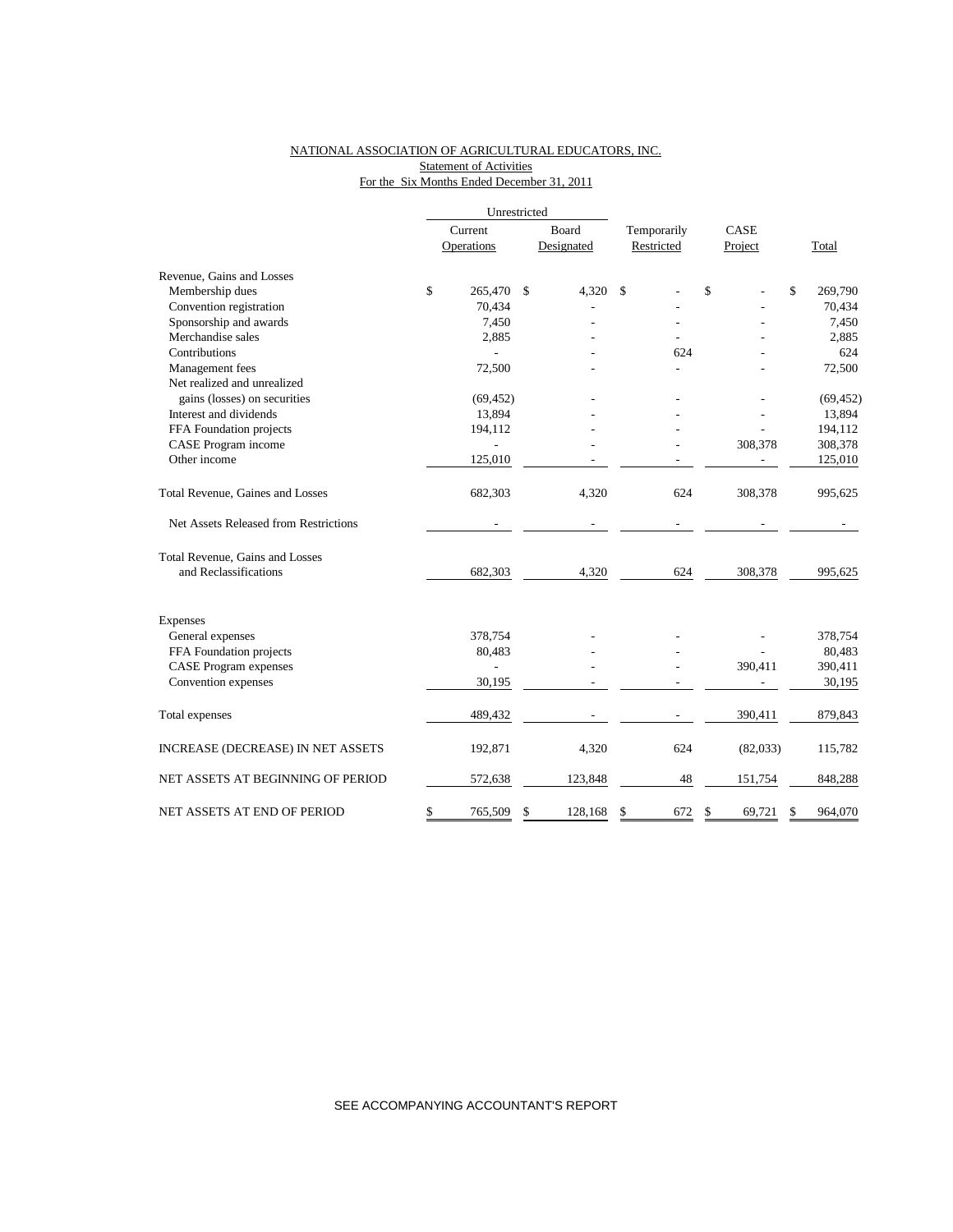## NATIONAL ASSOCIATION OF AGRICULTURAL EDUCATORS, INC. Schedule of Actual vs. Budget<br>For the One and Six Months Ended December 31, 2011

|                                                                     | <b>MONTH</b><br><b>ACTUAL</b> |      | <b>MONTH</b><br><b>BUDGET</b> | <b>MONTH</b><br><b>SVARIANCE</b> | YEAR TO DATE<br><b>ACTUAL</b> | <b>YEAR</b><br><b>BUDGET</b> | <b>YEAR</b><br><b>SVARIANCE</b> |
|---------------------------------------------------------------------|-------------------------------|------|-------------------------------|----------------------------------|-------------------------------|------------------------------|---------------------------------|
| <b>REVENUE</b><br>Member dues                                       | \$<br>7,210                   | - \$ | 32,164                        | \$<br>$(24,954)$ \$              | 257,120 \$                    | 385,970                      | S<br>(128, 850)                 |
| Corporate membership dues                                           | 5,220                         |      | 2,563                         | 2,657                            | 12,670                        | 30,750                       | (18,080)                        |
| <b>NSTA Dues</b>                                                    | ÷,                            |      | ÷,                            | ÷,                               | ÷,                            |                              |                                 |
| Delmar scholarships                                                 |                               |      | 625                           | (625)                            | í,                            | 7,500                        | (7,500)                         |
| Foundation management fees                                          | 72,500                        |      | 4,583                         | 67,917                           | 72,500                        | 55,000                       | 17,500                          |
| MBNA affinity credit card program                                   |                               |      |                               |                                  |                               |                              |                                 |
| Toyota vehicle lease management fee                                 |                               |      | ä,                            |                                  | ÷,                            |                              |                                 |
| Interest and dividends                                              | 9,329                         |      | 500                           | 8,829                            | 10,107                        | 6,000                        | 4,107                           |
| Net realized and unrealized                                         |                               |      |                               |                                  |                               |                              |                                 |
| gains (losses) on securities                                        | (17,984)                      |      | 2,583                         | (20, 567)                        | (69, 452)                     | 31,000                       | (100, 452)                      |
| Merchandise sales                                                   | 569                           |      | 708                           | (139)                            | 2,885                         | 8,500                        | (5,615)                         |
| Investment income, Life Fund<br>Contributions, Legislative Fund     | 3,199<br>×,                   |      | 250<br>$\bar{a}$              | 2,949<br>J,                      | 3,787<br>624                  | 3,000<br>$\bar{a}$           | 787<br>624                      |
| Miscellaneous income                                                | 1,178                         |      | 250                           | 928                              | 3,478                         | 3,000                        | 478                             |
| National Teach Ag Campaign                                          | 14,320                        |      | ÷,                            | 14,320                           | 28,495                        | ÷                            | 28,495                          |
| Teacher crisis fund                                                 |                               |      |                               |                                  | 5,858                         | ÷                            | 5,858                           |
| Risk management education                                           |                               |      |                               |                                  | ÷,                            |                              |                                 |
| AEM business manager stipend                                        |                               |      | 333                           | (333)                            |                               | 4,000                        | (4,000)                         |
| GMAC SmartEdge program                                              |                               |      |                               |                                  |                               |                              |                                 |
| Webinar revenue                                                     |                               |      | 1,367                         | (1, 367)                         |                               | 16,400                       | (16, 400)                       |
| DuPont Agrisciense                                                  | 8,746                         |      | $\bar{a}$                     | 8,746                            | 61,513                        | ÷,                           | 61,513                          |
| Hurricane relief                                                    |                               |      | $\overline{\phantom{a}}$      |                                  | 500                           | ٠                            | 500                             |
| Council MMM management fee                                          |                               |      |                               |                                  | 5,000                         |                              | 5,000                           |
| FFA Foundation project - TTTK                                       | 21,904                        |      | 4,625                         | 17,279                           | 40,665                        | 55,500                       | (14, 835)                       |
| FFA Foundation project - OPAP                                       | 10,648                        |      | 997                           | 9,651                            | 12,008                        | 11,965                       | 43                              |
| FFA Foundation project - OMSP                                       | 5,439                         |      | 946                           | 4,493                            | 8,473                         | 11,350                       | (2, 877)                        |
| FFA Foundation project - OT                                         | 5,205                         |      | 997<br>946                    | 4,208                            | 7,847                         | 11,965                       | (4, 118)                        |
| FFA Foundation project - OYM<br>FFA Foundation project - Greenhouse | 26,521<br>ä,                  |      |                               | 25,575<br>í,                     | 29,184<br>$\omega$            | 11,350<br>ä,                 | 17,834                          |
| FFA Foundation project - LAA                                        | 4,350                         |      |                               |                                  | 4,920                         | 4,170                        | 750                             |
| FFA Foundation teacher workshop                                     | 6,453                         |      |                               | 6,453                            | 9,693                         |                              | 9,693                           |
| FFA Foundation internet café                                        | 8                             |      |                               | 8                                | 2,639                         |                              | 2,639                           |
| FFA Foundation Pfizer classroom                                     | 5,209                         |      |                               | 5,209                            | 8,453                         | ä,                           | 8,453                           |
| FFA Foundation Regional Grants Revenue                              |                               |      |                               |                                  | $\sim$                        |                              | ÷                               |
| FFA Foundation Agriscience Teacher                                  | 1,900                         |      |                               | 1,900                            | 13,575                        | ä,                           | 13,575                          |
| FFA Foundation project - NAAE Convention                            | 56,655                        |      |                               | 56,655                           | 56,655                        | Í,                           | 56,655                          |
| CASE program net income                                             | (16, 278)                     |      |                               | (16, 278)                        | (82,033)                      | 10,000                       | (92, 033)                       |
| Convention net income                                               | (5, 154)                      |      | 6,880                         | (12, 034)                        | 67,855                        | 75,560                       | (7,705)                         |
| <b>TOTAL REVENUE</b>                                                | 227,147                       |      | 61,317                        | 161,480                          | 575,019                       | 742,980                      | (167, 961)                      |
|                                                                     |                               |      |                               |                                  |                               |                              |                                 |
| <b>EXPENSES</b>                                                     |                               |      |                               |                                  |                               |                              |                                 |
| Salaries                                                            | 28,639                        |      | 23,303                        | 5,336                            | 157,434                       | 279,630                      | (122, 196)                      |
| Taxes and benefits                                                  | 5,932                         |      | 5,773                         | 159                              | 35,453                        | 69,271                       | (33, 818)                       |
| Computer service                                                    | 475                           |      | 542                           | (67)                             | 2,590                         | 6,500                        | (3,910)                         |
| Telephone                                                           | 284                           |      | 417                           | (133)                            | 1,065                         | 5,000                        | (3,935)                         |
| Accounting<br>Depreciation                                          | 475<br>190                    |      | 1,058<br>583                  | (583)<br>(393)                   | 2,850<br>1,247                | 12,700<br>7,000              | (9, 850)<br>(5,753)             |
| Rent                                                                | ä,                            |      | 625                           | (625)                            | $\bar{a}$                     | 7,500                        | (7,500)                         |
| Insurance                                                           | 292                           |      | 500                           | (208)                            | 5,128                         | 6,000                        | (872)                           |
| Legal                                                               |                               |      | 83                            | (83)                             |                               | 1,000                        | (1,000)                         |
| Office Supplies                                                     | 1,690                         |      | 583                           | 1,107                            | 3,208                         | 7,000                        | (3,792)                         |
| Bank charges and investment fees                                    | 1,230                         |      | 8                             | 1,222                            | 1,230                         | 100                          | 1,130                           |
| Printing, general                                                   | 227                           |      | 417                           | (190)                            | 551                           | 5,000                        | (4, 449)                        |
| Staff training                                                      |                               |      | 83                            | (83)                             |                               | 1,000                        | (1,000)                         |
| Taxes and licenses                                                  |                               |      | 5                             | (5)                              | ä,                            | 60                           | (60)                            |
| Membership and contributions                                        | 1,091                         |      | 1,250                         | (159)                            | 10,266                        | 15,000                       | (4, 734)                        |
| Travel, staff                                                       | 1,600                         |      | 2,500                         | (900)                            | 6,592                         | 30,000                       | (23, 408)                       |
| Promotion and marketing                                             | 3,513                         |      | 2,167                         | 1,346                            | 9,567                         | 26,000                       | (16, 433)                       |
| Merchandise and diaries                                             | $\overline{\phantom{a}}$      |      | 833                           | (833)                            | 2,892                         | 10,000                       | (7,108)                         |
| Photocopying                                                        |                               |      | 8                             | (8)                              | 59                            | 100                          | (41)                            |
| Postage, general                                                    | 1,436                         |      | 500                           | 936                              | 2,770                         | 6,000                        | (3,230)                         |
| Professional liability insurance                                    |                               |      | 3,118                         | (3, 118)                         | 37,270                        | 37,415                       | (145)                           |
| Public relations                                                    | 43                            |      | 42                            | $\mathbf{1}$                     | 43                            | 500                          | (457)                           |
| Scholarships                                                        | ä,                            |      | 938                           | (938)                            | 11,250                        | 11,250                       |                                 |
| Travel, regional secretaries                                        | 363                           |      | 1,042                         | (679)                            | 4,572                         | 12,500                       | (7,928)                         |
| Travel, board of directors                                          | 11                            |      | 2,917                         | (2,906)                          | 10,191                        | 35,000                       | (24, 809)                       |
| Nat'l Teach Ag Campaign<br>FFA Foundation project - TTTK            | 8,631<br>4,960                |      | $\sim$<br>4,625               | 8,631<br>335                     | 28,082<br>27,904              | $\sim$<br>55,500             | 28,082<br>(27, 596)             |
| FFA Foundation project - OPAP                                       | 3,538                         |      | 997                           | 2,541                            | 9,253                         | 11,965                       | (2,712)                         |
| FFA Foundation project - OMSP                                       | 503                           |      | 946                           | (443)                            | 3,458                         | 11,350                       | (7, 892)                        |
| FFA Foundation project - OT                                         | 198                           |      | 997                           | (799)                            | 3,366                         | 11,965                       | (8, 599)                        |
| FFA Foundation project - OYM                                        | 198                           |      | 946                           | (748)                            | 3,800                         | 11,350                       | (7, 550)                        |
| FFA Foundation project - Greenhouse                                 |                               |      |                               |                                  |                               | ÷,                           |                                 |
| FFA Foundation project - LAA                                        | 198                           |      |                               | 198                              | 768                           | 4,170                        | (3, 402)                        |
| FFA Foundation project - Smart Edge                                 |                               |      |                               |                                  | 1,100                         | ÷,                           | 1,100                           |
| FFA Foundation teacher workshop                                     | 4,576                         |      |                               | 4,576                            | 7,816                         | i,                           | 7,816                           |
| FFA Foundation internet café                                        | 8                             |      |                               | 8                                | 2,639                         |                              | 2,639                           |
| FFA Pfizer Classroom                                                | 6,816                         |      |                               | 6,816                            | 8,409                         |                              | 8,409                           |
| FFA Foundation Regional Grants                                      |                               |      |                               |                                  | ÷                             |                              |                                 |
| FFA Foundation Agrisciense Teachers                                 | 1,308                         |      |                               | 1,308                            | 11,970                        |                              | 11,970                          |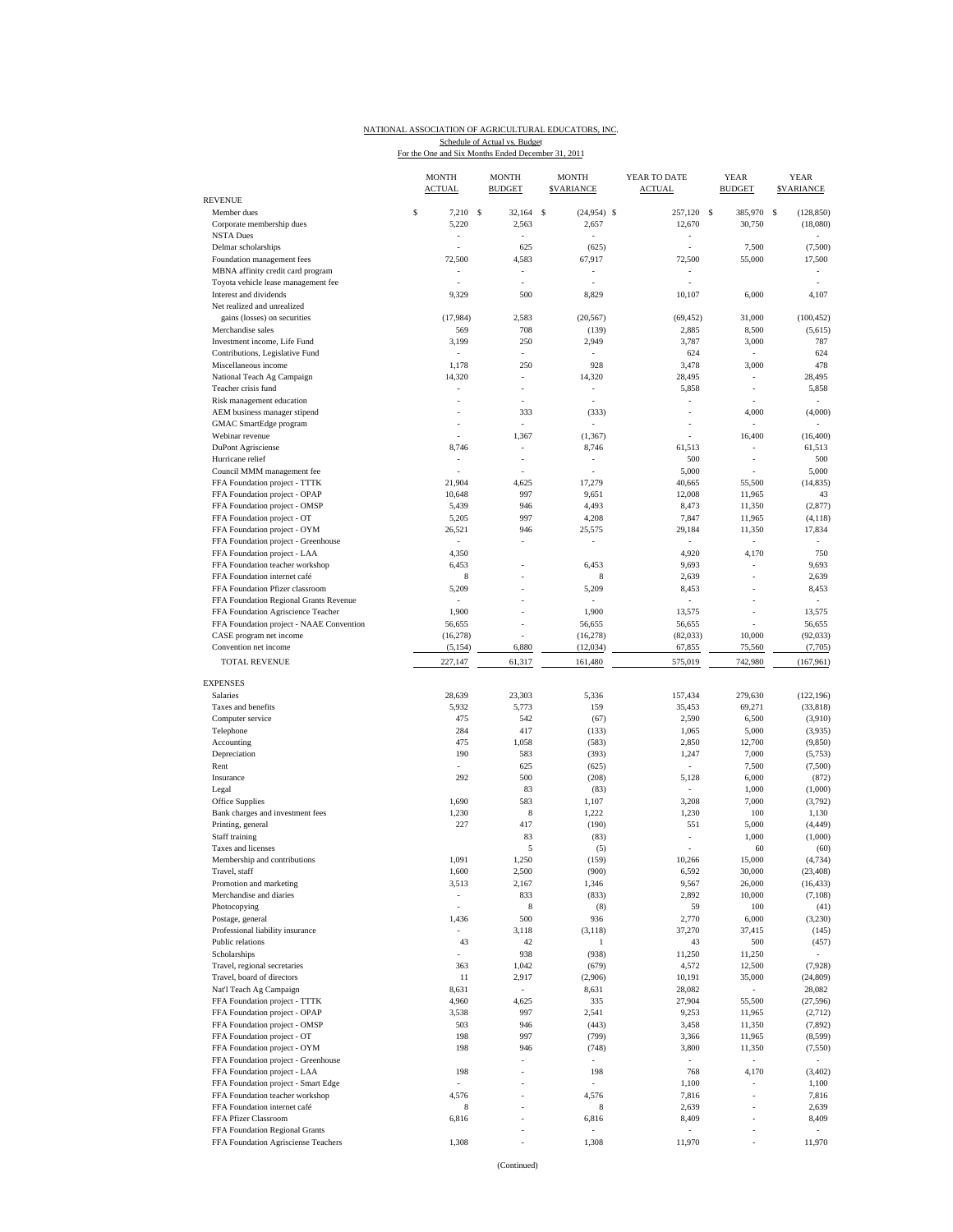## NATIONAL ASSOCIATION OF AGRICULTURAL EDUCATORS, INC. Schedule of Actual vs. Budget<br>For the One and Six Months Ended December 31, 2011

|                                 | <b>MONTH</b><br><b>ACTUAL</b> | <b>MONTH</b><br><b>BUDGET</b> | <b>MONTH</b><br><b>SVARIANCE</b> | YEAR TO DATE<br><b>ACTUAL</b> | <b>YEAR</b><br><b>BUDGET</b> | <b>YEAR</b><br><b>SVARIANCE</b> |
|---------------------------------|-------------------------------|-------------------------------|----------------------------------|-------------------------------|------------------------------|---------------------------------|
| DuPont Agriscience              | 1.122                         | $\qquad \qquad \blacksquare$  | 1.122                            | 28.832                        |                              | 28,832                          |
| GMAC SmartEdge program          |                               | ٠                             | ٠                                | ۰                             |                              | ۰                               |
| NPS expense                     |                               | 667                           | (667)                            | ۰                             | 8,000                        | (8,000)                         |
| Webinar expense                 | 198                           | 292                           | (94)                             | 495                           | 3,500                        | (3,005)                         |
| Teacher crisis fund             | 500                           | ٠                             | 500                              | 1,000                         | ۰.                           | 1,000                           |
| Communities of practice expense | $\overline{\phantom{a}}$      | 667                           | (667)                            | 10,751                        | 8,000                        | 2,751                           |
| Substitute teacher hire behinds | $\overline{\phantom{a}}$      | 333                           | (333)                            | ٠                             | 4,000                        | (4,000)                         |
| NSTA dues                       | $\sim$                        | ٠                             | ٠                                | ٠                             |                              |                                 |
| Miscellaneous                   | 3,366                         |                               | 3,366                            | 3,366                         |                              | 3,366                           |
| <b>TOTAL EXPENSES</b>           | 83,611                        | 59,765                        | 23,846                           | 459,237                       | 721,326                      | (262,089)                       |
| <b>NET INCOME (LOSS)</b>        | 143,536                       | 1,552                         | 137,634<br>-S                    | 115,782<br>\$.                | 21,654<br>-S                 | 94,128<br>N.                    |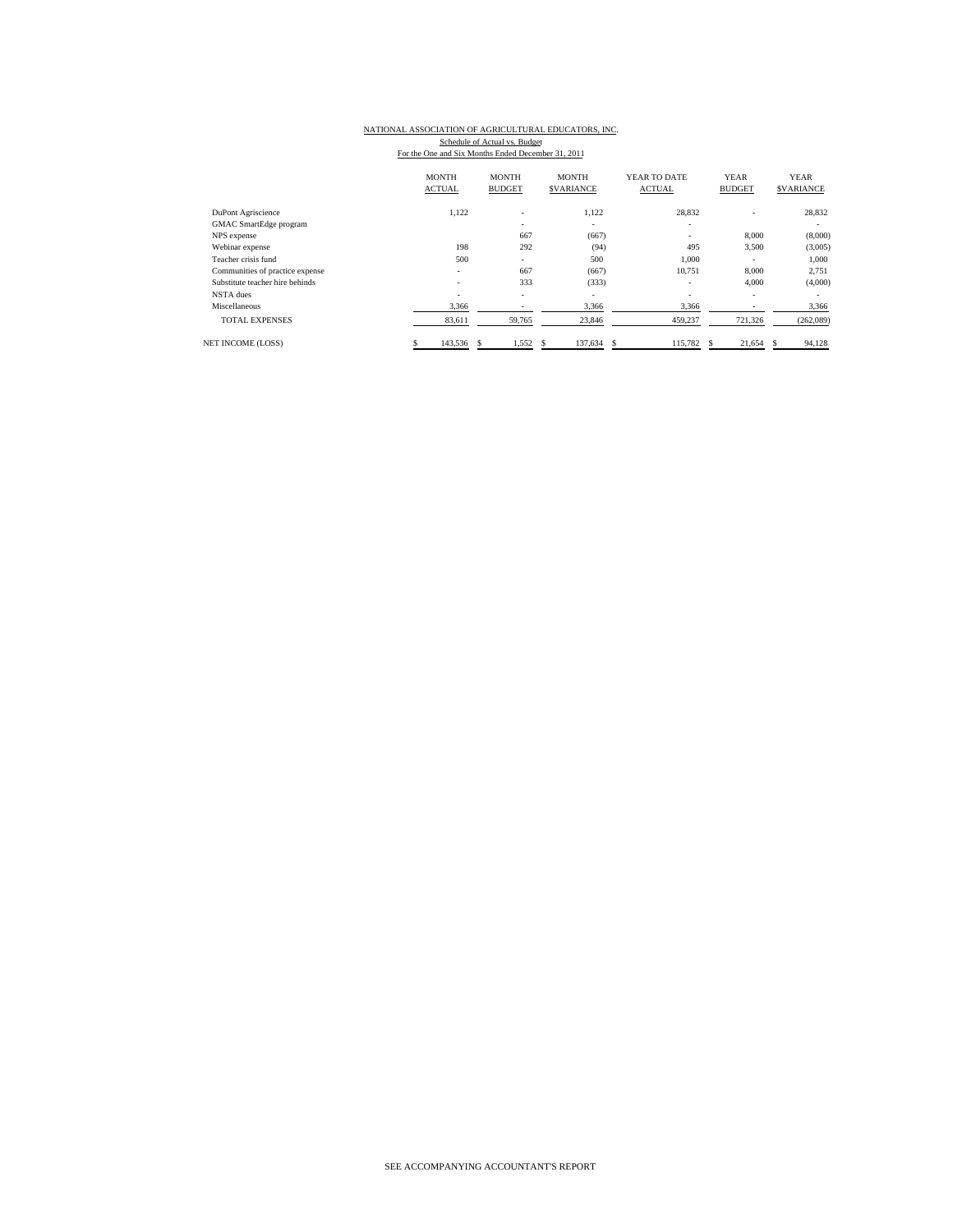#### NATIONAL ASSOCIATION OF AGRICULTURAL EDUCATORS, INC. Schedule of Convention Revenue and Expenses For the One and Six Months Ended December 31, 2011

|                                           | <b>MONTH</b>   | <b>MONTH</b><br><b>MONTH</b> |                               | YEAR TO DATE             | <b>YEAR</b>   | <b>YEAR</b>      |  |
|-------------------------------------------|----------------|------------------------------|-------------------------------|--------------------------|---------------|------------------|--|
|                                           | <b>ACTUAL</b>  | <b>BUDGET</b>                | <b>\$VARIANCE</b>             | <b>ACTUAL</b>            | <b>BUDGET</b> | <b>SVARIANCE</b> |  |
| <b>REVENUE</b>                            |                |                              |                               |                          |               |                  |  |
| Convention, registration                  | \$             | \$<br>7.917                  | <sup>\$</sup><br>$(7,917)$ \$ | 70,434 \$                | 95,000 \$     | (24, 566)        |  |
| Convention, tickets/workshops             | 227            | ä,                           | 227                           | 227                      |               | 227              |  |
| Convention, trade show                    |                | 125                          | (125)                         | 600                      | 1,500         | (900)            |  |
| Convention - Ideas Unlimited              |                |                              | ٠                             | 5,000                    |               | 5,000            |  |
| <b>Convention - Teacher Mentor</b>        |                |                              |                               | 5,000                    |               | 5,000            |  |
| Convention scholarship fund               |                |                              |                               | 1,389                    | 2,000         | (611)            |  |
| Convention, sponsorships - FFA Foundation |                | 3,333                        | (3, 333)                      | L,                       | 40,000        | (40,000)         |  |
| Convention, host state social             |                | ä,                           |                               | 7,950                    |               | 7,950            |  |
| Convention, sponsorships                  |                | 4,500                        | (4,500)                       | 7,450                    | 54,000        | (46, 550)        |  |
| <b>TOTAL REVENUE</b>                      | 227            | 15,875                       | (15, 648)                     | 98,050                   | 192,500       | (94, 450)        |  |
| <b>EXPENSES</b>                           |                |                              |                               |                          |               |                  |  |
| Convention, plaques and trophies          | 1,457          | 167                          | 1,290                         | 1,521                    | 2,000         | (479)            |  |
| Convention, printing                      |                | 167                          | (167)                         |                          | 2,000         | (2,000)          |  |
| Convention, miscellaneous                 |                | 83                           | (83)                          |                          | 1,000         | (1,000)          |  |
| Convention, awards                        | 396            |                              | 396                           | 8,097                    | 9,000         | (903)            |  |
| Convention, photography                   |                |                              | ٠                             | ä,                       | ÷.            |                  |  |
| Convention, meal functions                |                | 2,500                        | (2,500)                       |                          | 30,000        | (30,000)         |  |
| Convention, promotion and marketing       | 1,195          | 83                           | 1,112                         | 2,782                    | 1,000         | 1,782            |  |
| Convention, postage and shipping          |                | 250                          | (250)                         |                          | 3,000         | (3,000)          |  |
| Convention, equipment rental              |                | 1,000                        | (1,000)                       |                          | 12,000        | (12,000)         |  |
| Convention, workshops                     |                |                              |                               |                          |               |                  |  |
| Convention, host state social             |                |                              |                               | 7,500                    |               | 7,500            |  |
| Convention, speakers                      |                |                              |                               |                          |               |                  |  |
| Convention, trade show expense            |                |                              |                               |                          |               |                  |  |
| Convention, tour expenses                 |                |                              |                               |                          |               |                  |  |
| Convention, committee expense             | 2,079          | 245                          | 1,834                         | 2,079                    | 2,940         | (861)            |  |
| Convention, sponsorships - FFA Foundation |                | 2,667                        | (2,667)                       | ä,                       | 32,000        | (32,000)         |  |
| Convention, travel/board of directors     | 254            | 1,000                        | (746)                         | 5,724                    | 12,000        | (6,276)          |  |
| Convention, staff travel                  |                | 833                          | (833)                         | 2,492                    | 10,000        | (7,508)          |  |
| Convention, other travel                  |                | $\frac{1}{2}$                | $\overline{\phantom{a}}$      | $\overline{\phantom{a}}$ |               |                  |  |
| <b>TOTAL EXPENSES</b>                     | 5,381          | 8,995                        | (3,614)                       | 30,195                   | 116,940       | (86, 745)        |  |
| NET INCOME (LOSS)                         | \$<br>(5, 154) | 6,880<br>\$                  | \$<br>(12,034)                | \$<br>67,855             | 75,560<br>S   | (7,705)<br>S     |  |